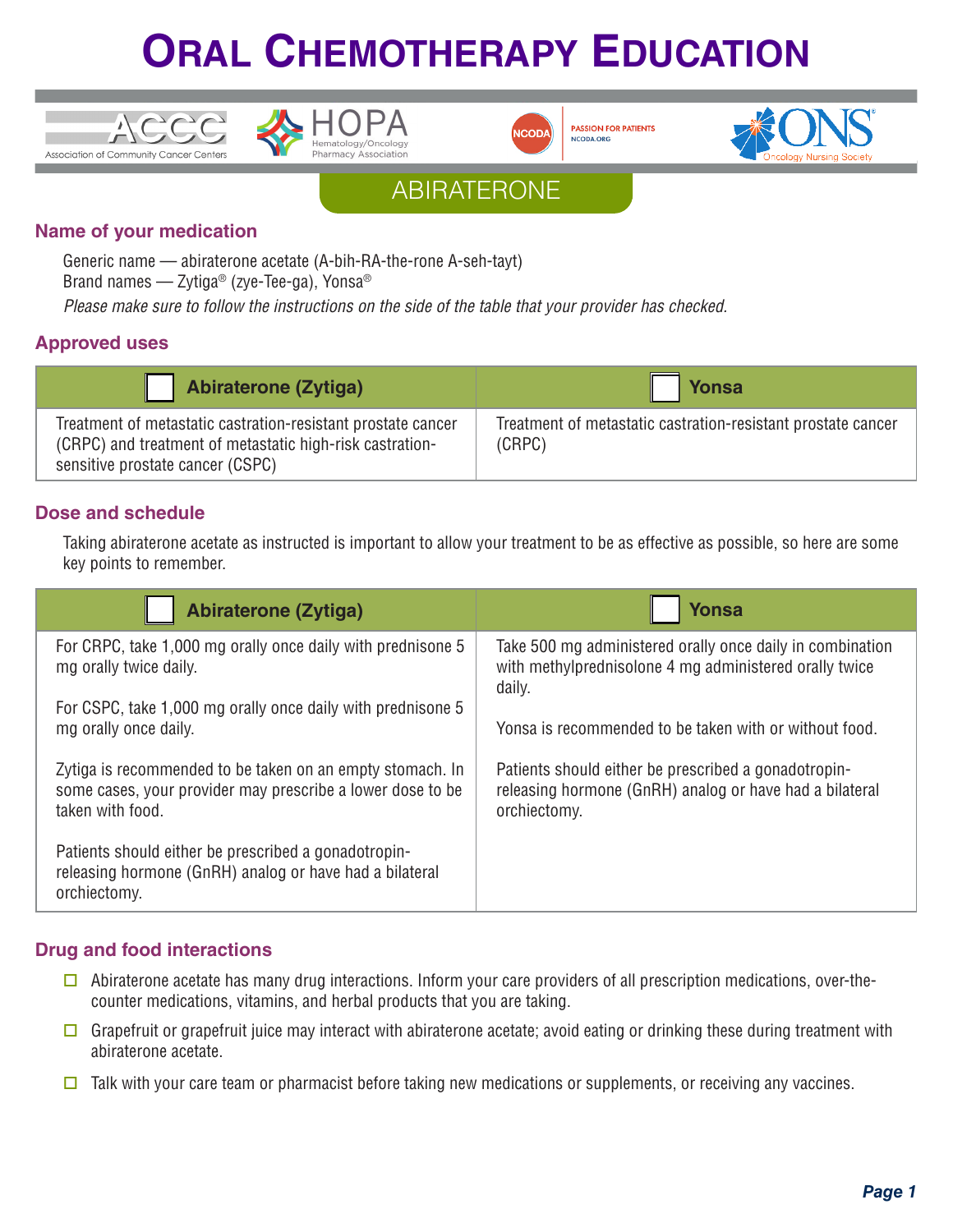





**PASSION FOR PATIENTS** NCODA.ORG



## ABIRATERONE

### **Storage and handling**

Handle abiraterone acetate with care. Just like when chemotherapy is given into the vein, this drug can be toxic, and exposure of the drug to others should be limited.

- $\Box$  Store abiraterone acetate at room temperature (68°F–77°F) in a dry location away from light.
- $\Box$  Keep abiraterone acetate out of reach of children and pets.
- $\Box$  Leave abiraterone acetate in the provided packaging until it is ready to be taken.
- $\square$  Whenever possible, give abiraterone acetate to yourself and follow the steps below. If a family member, friend, or caregiver needs to give abiraterone acetate to you, they also need to follow these steps:
	- 1. Wash hands with soap and water.
	- 2. Put on gloves to avoid touching the medication. (Gloves are not necessary if you give the drug to yourself.)
	- 3. Gently transfer the abiraterone acetate from its package to a small medicine or other disposable cup.
	- 4. Administer the medicine immediately by mouth with water.
	- 5. Remove gloves and do not use them for anything else.
	- 6. Throw gloves and medicine cup in household trash.
	- 7. Wash hands with soap and water.
- $\Box$  If a daily pill box or pill reminder will be used, contact your care team before using:
	- The person filling the box or reminder should wear gloves (gloves are not necessary if you are filling the box or reminder).

• When empty, the box or reminder should be washed with soap and water before refilling. Be sure to wash hands with soap and water after the task is complete, whether or not gloves are worn.

- $\Box$  If you have any unused abiraterone acetate, **do not** throw it in the trash and **do not** flush it down the sink or toilet. Talk to your care provider or pharmacist about proper disposal of abiraterone acetate.
- $\Box$  If you are traveling, put your abiraterone acetate's packaging in a sealed plastic bag. Ask your pharmacist if any additional travel precautions are needed.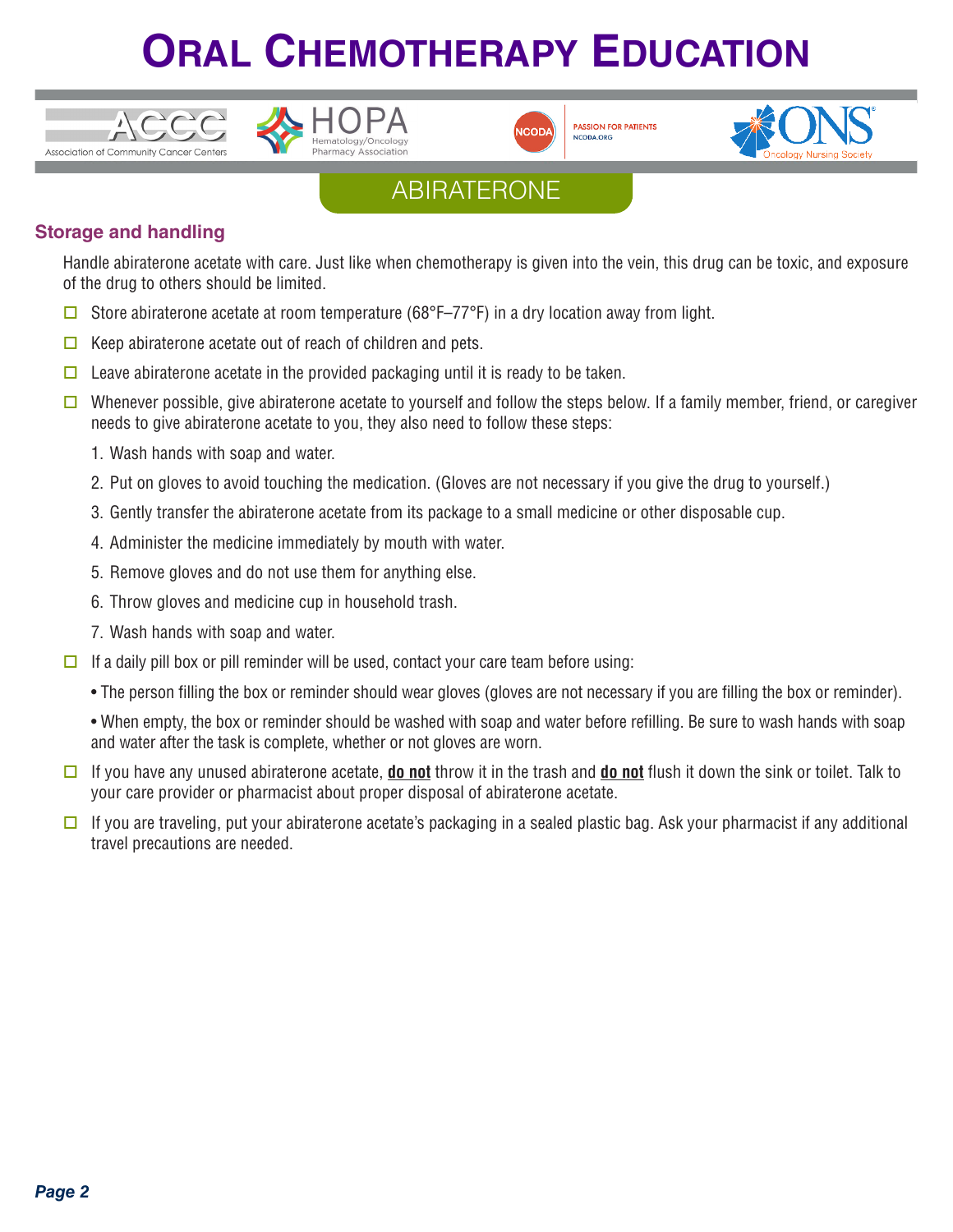





**PASSION FOR PATIENTS** NCODA.ORG



### ABIRATERONE

#### **Side Effects of Abiraterone Acetate**

The common side effects that have been known to happen in more than 30% of patients taking abiraterone acetate are listed in the left side of this table. You **MAY NOT** experience these side effects. Options to help manage any side effects that do occur are included on the right side of this table. These should be discussed with your care provider. If you experience any side effect you cannot manage or that is not listed here, contact your care provider.

| <b>Possible Side Effect</b>                                                                                                                                          | <b>Management</b>                                                                                                                                                                                                                                                                                                                                                                                                                                                                                                                                  |
|----------------------------------------------------------------------------------------------------------------------------------------------------------------------|----------------------------------------------------------------------------------------------------------------------------------------------------------------------------------------------------------------------------------------------------------------------------------------------------------------------------------------------------------------------------------------------------------------------------------------------------------------------------------------------------------------------------------------------------|
| <b>Changes in</b><br>electrolytes and other<br>laboratory values<br>High trigylceride<br>levels<br>High glucose levels<br>High sodium levels<br>Low potassium levels | Changes in some lab values may occur and will be monitored by a simple blood test.<br>• You may not feel any symptoms if the changes are mild, and they usually are not a sign of a<br>serious problem.<br>More severe changes may occur, which can be a sign of a serious problem.<br>Notify your care provider if you have any of the following:<br>Shortness of breath<br>Chest discomfort<br>Weakness or fatigue<br>New aches and pains<br>Headaches<br>Dizziness<br>$\bullet$<br>Swelling of your legs or feet<br>Red- or brown-colored urine |
| <b>Changes in liver</b><br>function                                                                                                                                  | Your liver function will be checked periodically by a simple blood test. Contact your care<br>provider if you notice any of the following:<br>Yellowing of the skin or whites of your eyes<br>Dark or brown urine<br>Unusual bleeding or bruising                                                                                                                                                                                                                                                                                                  |
| <b>Fatigue</b>                                                                                                                                                       | You may be more tired than usual or have less energy.<br>Stay as active as possible, but know it is okay to rest as needed, too.<br>Try to do some activity every day.<br>٠<br>Plan your activities and do them at a time of day when you feel a bit more energetic.<br>Avoid operating heavy machinery if you feel too tired.                                                                                                                                                                                                                     |
| <b>Increased blood</b><br>pressure                                                                                                                                   | Routinely take your blood pressure. Record your blood pressure in a journal/diary, and report<br>your findings to your physician. Contact your healthcare provider for high blood pressure or if<br>symptoms such as the following occur:<br>Headache<br>$\bullet$<br><b>Dizziness</b><br>$\bullet$<br>Chest pain<br>$\bullet$<br>Shortness of breath<br>Fluid retention, weight gain, or swelling                                                                                                                                                 |
|                                                                                                                                                                      | Continued on the next page                                                                                                                                                                                                                                                                                                                                                                                                                                                                                                                         |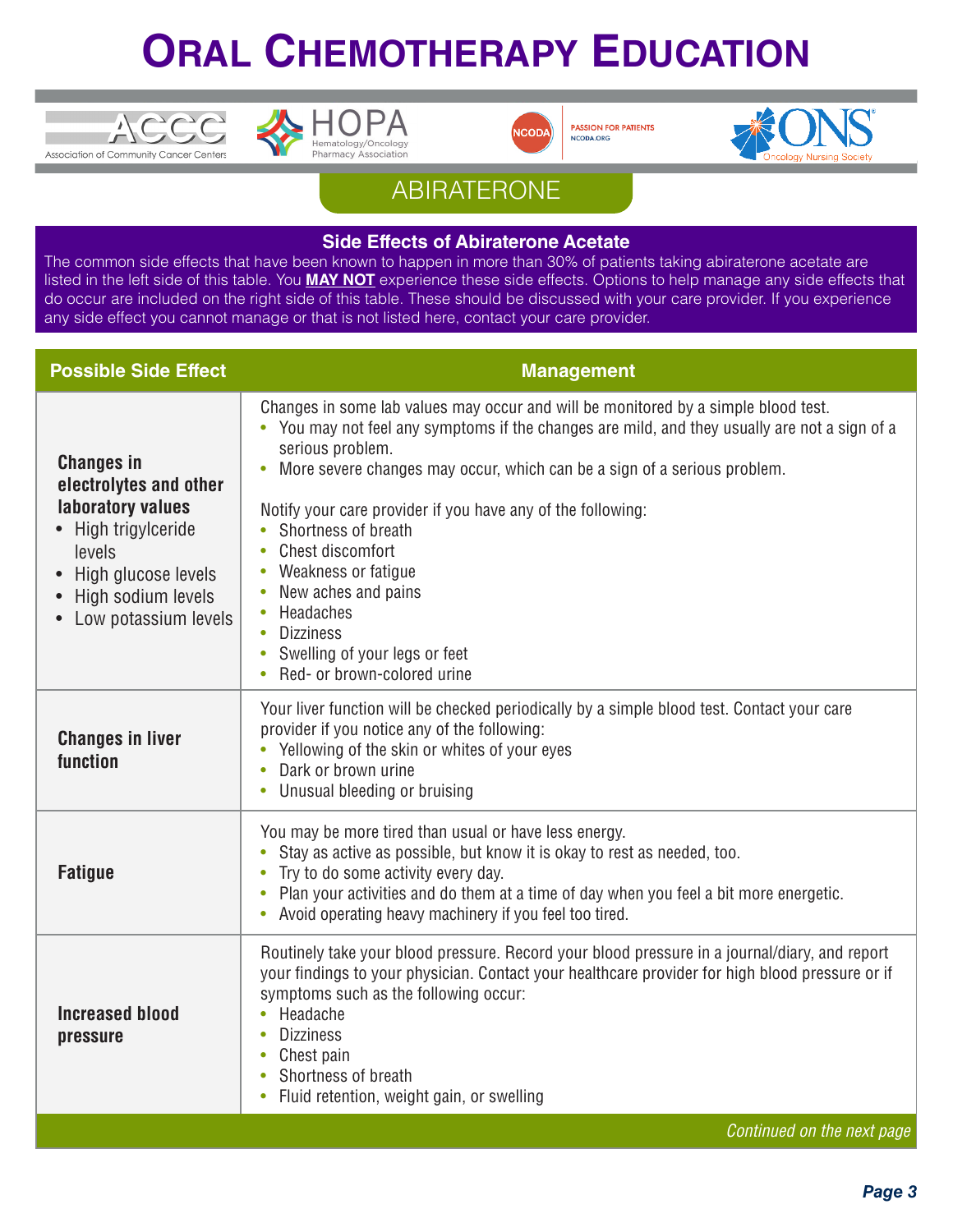





**PASSION FOR PATIENT!** NCODA.ORG



## ABIRATERONE

| <b>Possible Side Effect</b>           | <b>Management</b>                                                                                                                                                                                                                                                                                                                                                                                                     |
|---------------------------------------|-----------------------------------------------------------------------------------------------------------------------------------------------------------------------------------------------------------------------------------------------------------------------------------------------------------------------------------------------------------------------------------------------------------------------|
| <b>Fluid retention or</b><br>swelling | • Do not stand for long periods of time.<br>Keep your legs elevated when sitting or lying down.<br>• Try not to eat salty foods, which can increase swelling.<br>Avoid tight-fitting clothing and shoes.<br>Weigh yourself daily.<br>Contact your care provider if you notice any of the following:<br>• Swelling in the hands, feet, or legs<br>• Shortness of breath<br>• Weight gain of 5 or more pounds in 1 week |
|                                       |                                                                                                                                                                                                                                                                                                                                                                                                                       |

#### **Serious side effects of abiraterone acetate**

- $\square$  Abiraterone can alter your body's ability to make the right amount of steroids. Tell your healthcare provider if you have any of the following symptoms: dizziness, fast heartbeats, feelings of being faint or lightheaded, headache, confusion, muscle weakness, pain in your legs, or swelling in your legs or feet.
- $\Box$  Abiraterone can cause damage to your adrenal glands. Speak to your care provider to know when you need to have laboratory tests done to monitor your adrenal glands. Steroid medication is often prescribed to help with this side effect.
- $\Box$  Abiraterone may be harmful to your liver. Speak to your care provider to know when you need to have laboratory tests done to monitor your liver function. If your get this side effect, your doctor may change your dose or stop treatment for some time.

If you experience ANY uncontrolled side effect, call your physician or healthcare center immediately:

#### \_\_\_\_\_\_\_\_\_\_\_\_\_\_\_\_\_\_\_\_\_\_\_\_\_\_\_\_\_\_\_\_\_\_\_\_\_\_\_\_\_\_\_\_\_\_\_\_\_\_\_\_\_\_\_\_\_\_\_\_\_\_\_\_\_\_\_ **(INSTITUTIONAL CONTACT INFO)**

#### **Handling body fluids and waste**

Abiraterone acetate remains in your body for several days after it is taken, so some of the drug may be present in urine, stool, sweat, or vomit. Once you have started to take abiraterone acetate, it is important to follow the instructions below every day for as long as your treatment lasts. This will keep yourself, loved ones, and the environment as safe as possible.

- $\Box$  Pregnant women should avoid touching anything that may be soiled with body fluids from the patient.
- $\Box$  Toilet and septic systems
	- You may use the same toilet, septic tank, and/or sewer that you usually use. If you have a low-flow toilet, close the lid and flush twice to ensure all waste has been discarded.
	- If the toilet or toilet seat becomes soiled with urine, stool, or vomit, clean the surfaces before other people use the toilet.
	- Wash hands with soap and water after using the toilet.
- $\square$  If you need a bedpan, be sure your caregiver knows to wear gloves to assist with cleanup and to wash the bedpan with soap and water every day.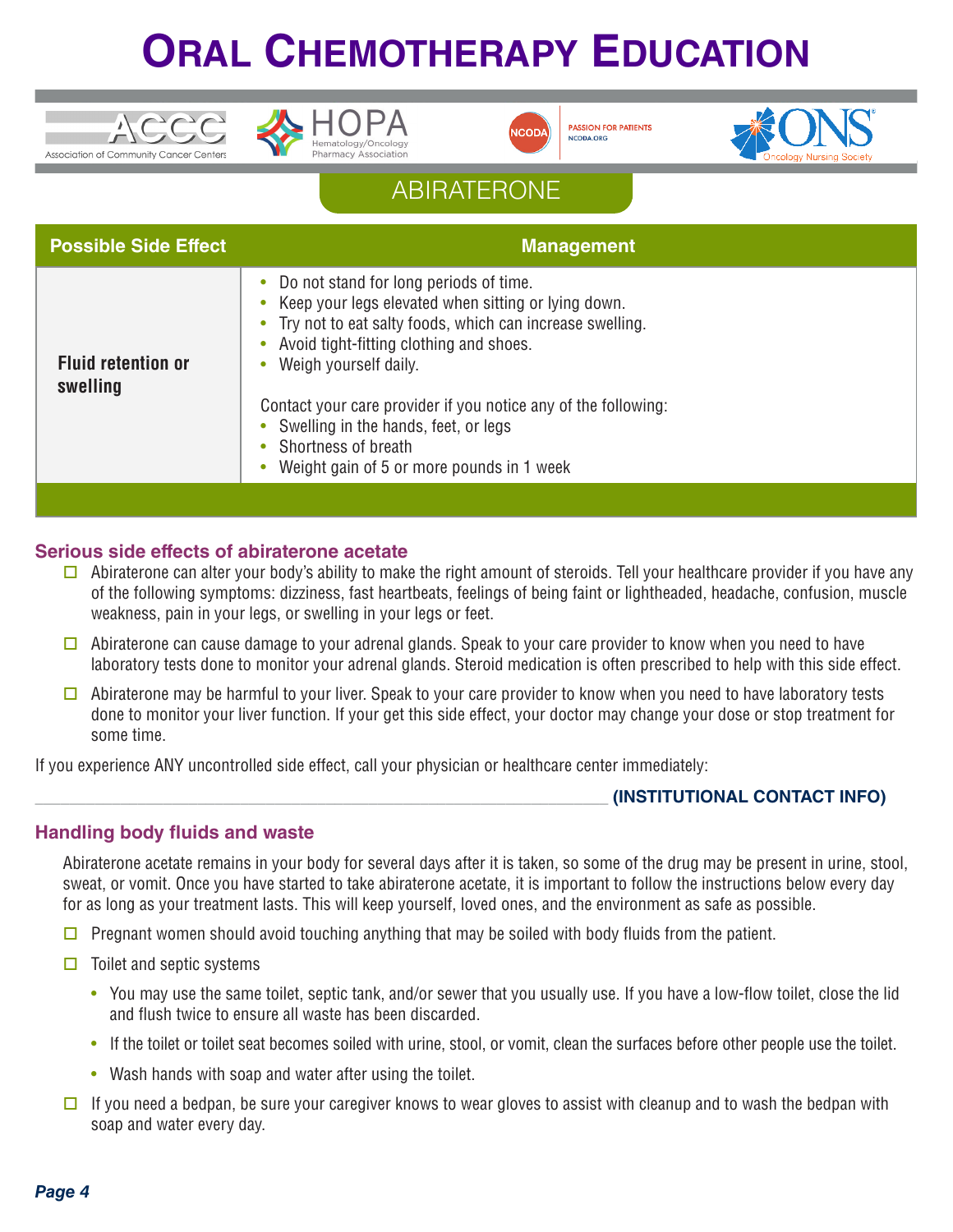



**PASSION FOR PATIENTS** NCODA.ORG



## ABIRATERONE

- $\Box$  If you do not have good control of bladder or bowels, use a disposable pad with a plastic back, a diaper, or a sheet to absorb body waste.
- $\Box$  Wash any skin that has been exposed to body waste or abiraterone acetate with soap and water.
- $\Box$  Linens or clothing that are soiled with body fluids or body waste should be washed separately from other linens and clothing. If you do not have a washer, place the soiled linens in a plastic bag until they can be washed.
- Wash hands with soap and water after touching linens or clothing that may be soiled with body fluids.

#### **Pregnancy, sexual activity, and contraception**

- $\Box$  Women should not become pregnant and men should not get a partner pregnant while taking abiraterone acetate. Men and women of childbearing age and potential should use effective contraception during therapy and for a minimum of one week after the last dose of abiraterone acetate.
- $\Box$  Effective contraception could include one or more of the following: oral contraceptive, barrier methods, etc.
- $\Box$  Inform your care provider if you become pregnant.
- It is safe to hug and kiss. Special precautions may be needed for sexual activity while on abiraterone acetate, and you are encouraged to ask your care provider.

#### **Obtaining medication**

Association of Community Cancer Centers

Talk with your care provider about how to obtain your abiraterone acetate.

#### \_\_\_\_\_\_\_\_\_\_\_\_\_\_\_\_\_\_\_\_\_\_\_\_\_\_\_\_\_\_\_\_\_\_\_\_\_\_\_\_\_ **(PHARMACY OR SPECIALTY PHARMACY CONTACT INFO)**

#### **Additional resources**

**Product website:** www.zytiga.com, www.yonsarx.com **Product prescribing information:** www.zytiga.com/shared/product/zytiga/zytiga-prescribing-information.pdf, www.yonsarx.com/wp-content/uploads/2019/03/YonsaFullPrescribingInformation.pdf

**\_\_\_\_\_\_\_\_\_\_\_\_\_\_\_\_\_\_\_\_\_\_\_\_\_\_\_\_\_\_\_\_\_\_\_\_\_\_\_\_\_\_\_\_\_\_\_\_\_\_\_\_\_\_\_\_\_\_\_\_\_\_\_\_\_\_\_\_\_\_\_\_\_\_\_\_\_\_\_\_\_\_\_\_ \_\_\_\_\_\_\_\_\_\_\_\_\_\_\_\_\_\_\_\_\_\_\_\_\_\_\_\_\_\_\_\_\_\_\_\_\_\_\_\_\_\_\_\_\_\_\_\_\_\_\_\_\_\_\_\_\_\_\_\_\_\_\_\_\_\_\_\_\_\_\_\_\_\_\_\_\_\_\_\_\_\_\_\_ \_\_\_\_\_\_\_\_\_\_\_\_\_\_\_\_\_\_\_\_\_\_\_\_\_\_\_\_\_\_\_\_\_\_\_\_\_\_\_\_\_\_\_\_\_\_\_\_\_\_\_\_\_\_\_\_\_\_\_\_\_\_\_\_\_\_\_\_\_\_\_\_\_\_\_\_\_\_\_\_\_\_\_\_ \_\_\_\_\_\_\_\_\_\_\_\_\_\_\_\_\_\_\_\_\_\_\_\_\_\_\_\_\_\_\_\_\_\_\_\_\_\_\_\_\_\_\_\_\_\_\_\_\_\_\_\_\_\_\_\_\_\_\_\_\_\_\_\_\_\_\_\_\_\_\_\_\_\_\_\_\_\_\_\_\_\_\_\_ \_\_\_\_\_\_\_\_\_\_\_\_\_\_\_\_\_\_\_\_\_\_\_\_\_\_\_\_\_\_\_\_\_\_\_\_\_\_\_\_\_\_\_\_\_\_\_\_\_\_\_\_\_\_\_\_\_\_\_\_\_\_\_\_\_\_\_\_\_\_\_\_\_\_\_\_\_\_\_\_\_\_\_\_**

#### *Updated – October 27, 2021*

#### **Additional instructions**